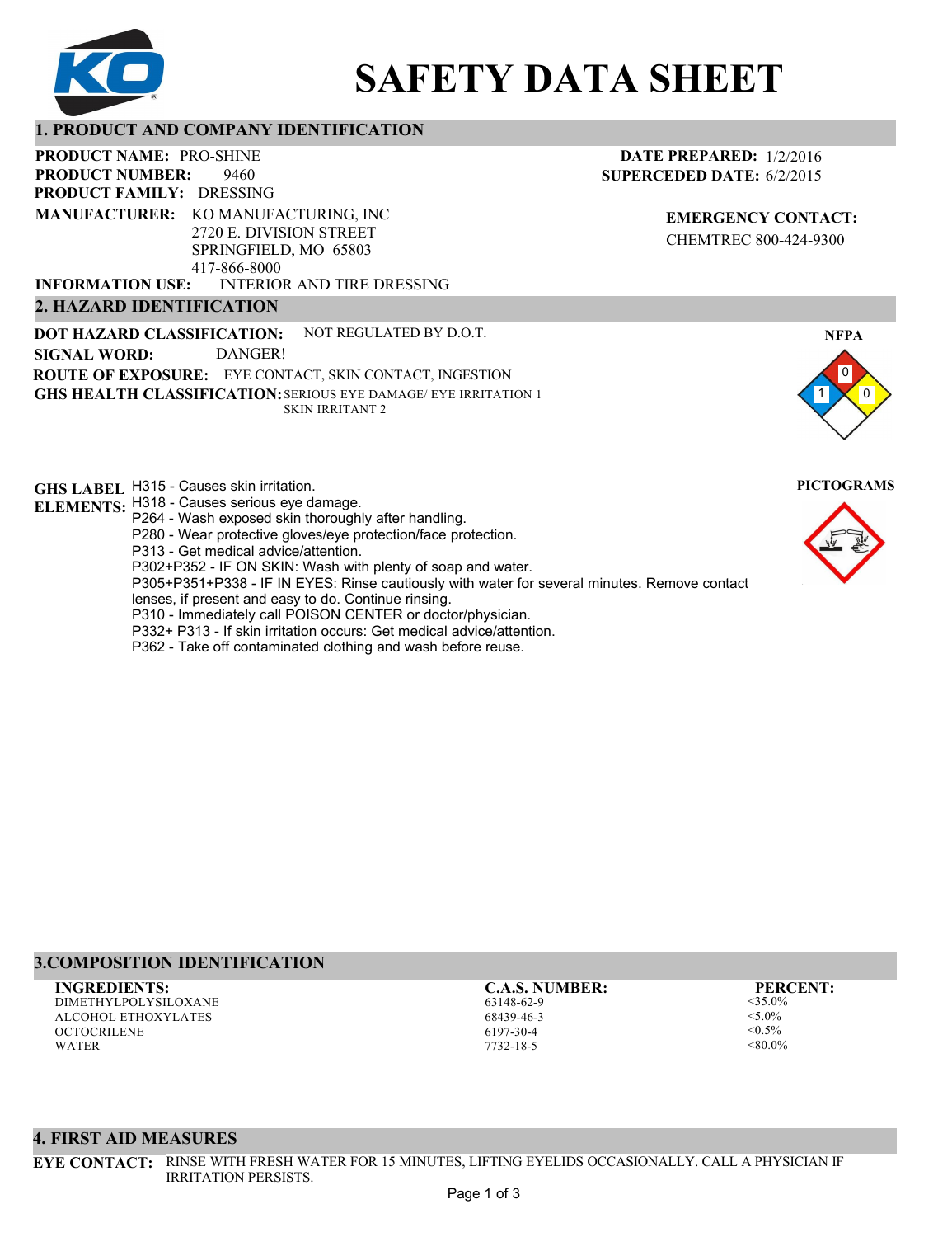9460 **PRODUCT NUMBER: 5. FIRE FIGHTING MEASURES 6. ACCIDENTAL RELEASE MEASURES 7. HANDLING AND STORAGE 8. EXPOSURE CONTROLS/PERSONAL PROTECTION SUITABLE EXTINGUISHING MEDIA:** DRY CHEMICAL, FOAM OR CARBON DIOXIDE, WATER SPRAY. **UNSUITABLE EXTINGUISHING MEDIA:** NOT ESTABLISHED. **SPECIFIC HAZARDS ARISING FROM THE CHEMICAL: FLAMMABLE PROPERTIES:** NON FLAMMABLE. **ENVIRONMENTAL PRECAUTIONS: METHODS FOR CONTAINMENT** COLLECT FOR DISPOSAL USING AN INERT ABSORBENT MATERIAL AND TRANSFER TO A **AND CLEAN-UP: HANDLING:** HANDLE WITH CARE AND AVOID CONTACT WITH EYES AND SKIN. ALWAYS WEAR PROPER CHEMICAL **STORAGE: PROTECTIVE EQUIPMENT AND PRECAUTIONS FOR FIREFIGHTERS:** APPPROVED) AND FULL PROTECTIVE GEAR. **PERSONAL PRECAUTIONS:** RESISTANT PROTECTIVE EQUIPMENT 29CFR1910.132-138. WASH THOROUGHLY AFTER HANDLING. STORE IN A COOL, DRY PLACE. KEEP OUT OF REACH OF CHILDREN. KEEP LID TIGHTLY CLOSED WHEN NOT IN USE. AVOID CONTACT WITH EYES AND SKIN. SPILL AREA MAY BE SLIPPERY. WEAR PROPER PROTECTIVE EQUIPMENT WHEN DEALING WITH RELEASE. CONTAIN SPILL TO AVOID RELEASE TO THE ENVIRONMENT. KEEP CONTAINER TIGHTLY CLOSED WHEN NOT IN USE. CONTAINER FOR REUSE OR DISPOSAL. NONE KNOWN. WEAR SELF-CONTAINED BREATHING APPARATUS (PRESSURE DEMAND MSHA/NIOSH **FLASH POINT:** DOES NOT FLASH. **SUPERCEDED DATE:** 6/2/2015 **INGESTION:** DO NOT INDUCE VOMITING. CALL A PHYSICIAN IMMEDIATELY. IF CONSCIOUS, GIVE LARGE QUANTITIES OF **INHALATION:** IF OVERCOME BY EXPOSURE, REMOVE VICTIM TO FRESH AIR IMMEDIATELY. GIVE OXYGEN OR ARTIFICIAL RESPIRATION AS NEEDED. CALL A PHYSICIAN IMMEDIATELY. WATER. DO NOT GIVE ANYTHING BY MOUTH IF UNCONSCIOUS. **4. FIRST AID MEASURES - CONTINUED SKIN CONTACT:** RINSE WITH PLENTY OF FRESH WATER AND REMOVE CONTAMINATED CLOTHING IMMEDIATELY. CALL A PHYSICIAN IF IRRITATION PERSISTS.

**ENGINEERING CONTROLS:** NONE REQUIRED UNDER NORMAL USE.

**EYE / FACE PROTECTION:** CHEMICAL SAFETY GLASSES.

**SKIN PROTECTION:** CHEMICAL RESISTANT GLOVES.

**THRESHOLD LIMIT VALUE (TLV):** NOT ESTABLISHED.

#### **9. PHYSICAL AND CHEMICAL PROPERTIES**

**PHYSICAL STATE:** LIQUID. **APPEARANCE: ODOR: BOILING POINT:** NOT ESTABLISHED. **FREEZING POINT:** NOT ESTABLISHED. **SPECIFIC GRAVITY:** 1.04 **pH (1%): EVAPORATION RATE:** NOT ESTABLISHED. **FLASH POINT: LOWER FLAMMABILITY/EXPLOSIVE LIMIT:** NOT ESTABLISHED. **UPPER FLAMMABLE/EXPLOSIVE LIMIT:** NOT ESTABLISHED. **AUTO-IGNITION TEMPERATURE:** NOT ESTABLISHED. 7.0-8.0 DOES NOT FLASH. PINK EMULSION. CITRUS SCENT. **VISCOSITY: REALITIVE DENSITY:** 8.7 LBS./GL. **SOLUBILITY: VAPOR PRESSURE:** NOT ESTABLISHED. **VAPOR DENSITY:** NOT ESTABLISHED. **DECOMPOSITION** NOT ESTABLISHED. **TEMPERATURE: PARTICAL COEFFICIENT:** NOT ESTABLISHED. **N-OCTANOL/WATER** NOT ESTABLISHED. MISCIBLE.